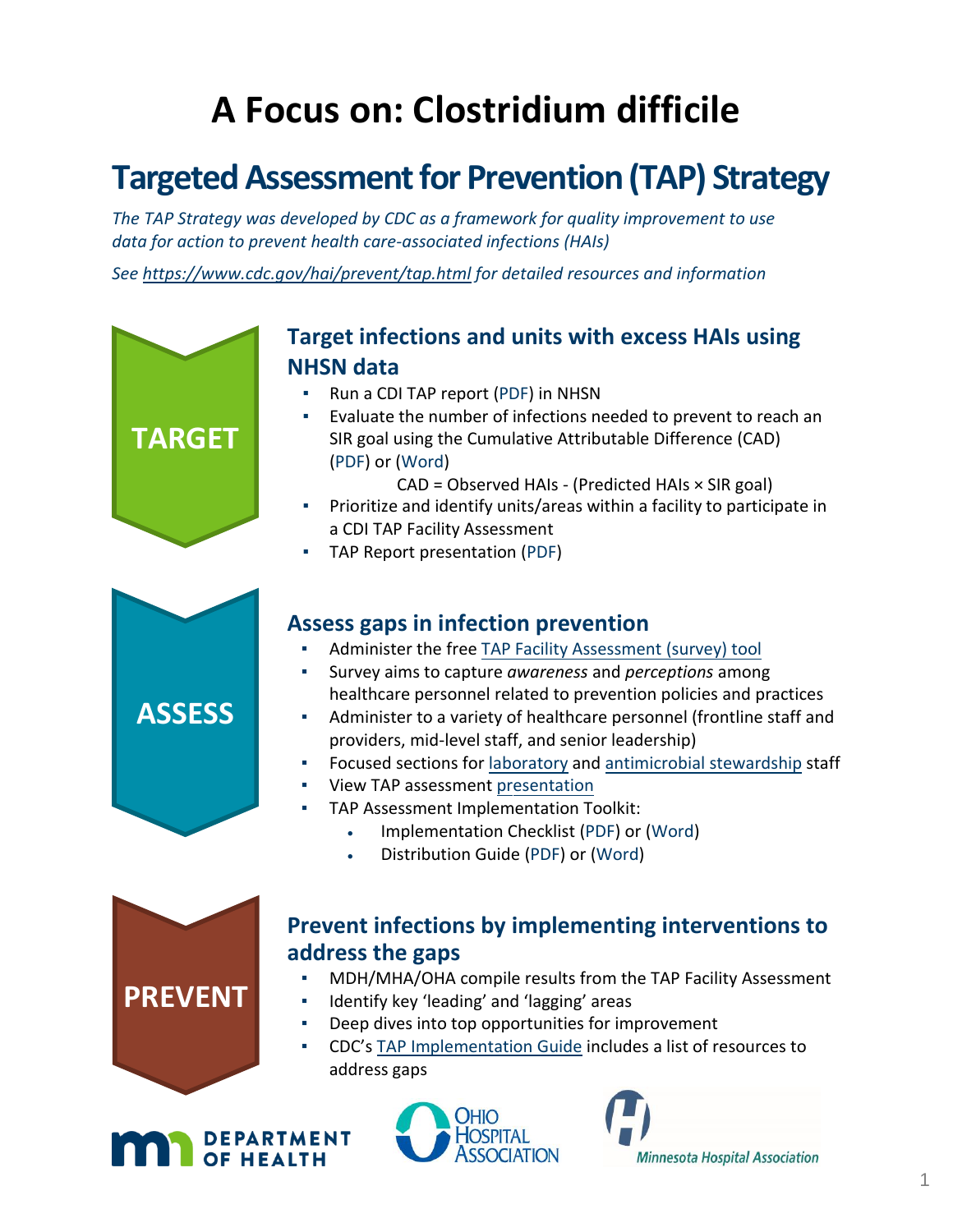# **TAP Assessment** – FAQ Sheet

### **Why use the TAP Assessment?**

The TAP Assessment can be a useful tool for an HAI prevention program at any stage.

### **TAP Assessment Benefits**

### **Established HAI Prevention Program**

- Staff awareness/compliance with policies
- Educational needs
- Policy gaps

## • Data to drive and support efforts

**New/Developing HAI Prevention Program**

- Identify priority areas to target
- Identify areas of strength

### **What is in the TAP Assessment?**

- Multiple choice survey organized into domains
- Takes about 10 minutes to complete

|                                                                                                  | Respor |       |        |  |  |  |
|--------------------------------------------------------------------------------------------------|--------|-------|--------|--|--|--|
| IV. Contact Precautions/Hand Hygiene, Continued                                                  | Vever  | Rarel | ometir |  |  |  |
| In your experience, do the following persons adhere to use of gowns/gloves for patients on $C_1$ |        |       |        |  |  |  |
| 14. Physicians                                                                                   |        |       |        |  |  |  |
| 15. Physician Assistants / Nurse Practitioners                                                   |        |       |        |  |  |  |

### **Who should complete the TAP Assessment?**

- Staff targeted to complete the assessment should include frontline staff and providers, midlevel staff (nurse/unit managers), environmental services, and senior leadership.
- A minimum of 30-50 completed assessments is recommended to ensure results are

|                                                                                                                                                        |                                                                                       | Clostridium difficile Infection (CDI) Facility Assessment Tool-Feedback Report                                                                                       |                                                                               |                                                                                                                                              |                                                                                                                                                   |                                                 |  |
|--------------------------------------------------------------------------------------------------------------------------------------------------------|---------------------------------------------------------------------------------------|----------------------------------------------------------------------------------------------------------------------------------------------------------------------|-------------------------------------------------------------------------------|----------------------------------------------------------------------------------------------------------------------------------------------|---------------------------------------------------------------------------------------------------------------------------------------------------|-------------------------------------------------|--|
| <b>Date Range:</b>                                                                                                                                     |                                                                                       |                                                                                                                                                                      |                                                                               |                                                                                                                                              | 0.92                                                                                                                                              |                                                 |  |
| Number of predicted<br>Number of healthcare.<br><b>Fotor Date</b><br>healthcare facility-<br><b>Range of Data</b><br>facility-onset CDIs<br>neset CDIs |                                                                                       | Facility Cumulative Attributable Difference<br>(CAD), or the number of infections the facility<br>would have needed to prevent to achieve an<br><b>HAI reduction</b> | <b>Healthcare facility-onset</b><br>CDI Standardized Infection<br>Ratio (SIR) |                                                                                                                                              | 2014 National<br>healthcare<br>facility-onset<br>CDI SIR                                                                                          | 2014 State healthcare<br>facility-onset CDI SIR |  |
|                                                                                                                                                        |                                                                                       | goal SIR of 0.7                                                                                                                                                      |                                                                               | SIR >1.0 indicates more infections than predicted                                                                                            |                                                                                                                                                   |                                                 |  |
| <b>Accessment Overview</b>                                                                                                                             |                                                                                       | Leading*                                                                                                                                                             |                                                                               | Laggingt<br>Provider & patient/family education about risk of CDI with<br>antibiotics                                                        |                                                                                                                                                   |                                                 |  |
| # Collected:<br>250<br>250<br># Analyzed:                                                                                                              |                                                                                       | Hand hygiene & PPE training to all healthcare personnel Upon Hire<br>and At Least Annually                                                                           |                                                                               |                                                                                                                                              |                                                                                                                                                   |                                                 |  |
| <b>Overall Mean Score:</b><br>46.7                                                                                                                     | out of 72, or<br>65%                                                                  | Feedback of performance to personnel on Hand Hygiene & Contact<br>Precautions                                                                                        |                                                                               | Monitor & Reduce use of Fluoroguinolones &<br>Cephalosporins                                                                                 |                                                                                                                                                   |                                                 |  |
| Scoring and results are for the purpose of internal quality                                                                                            |                                                                                       | Housing of CDI patients separately from patients without CDI and<br>use of signs                                                                                     |                                                                               | Appropriate testing and lab reporting for CDI, and<br>communication of CDI status upon transfers                                             |                                                                                                                                                   |                                                 |  |
| improvement and should not be used as a method to<br>benchmark against other units or facilities -                                                     |                                                                                       | Cleaning of shared medical equipment between patient uses                                                                                                            |                                                                               | Use EPA product effective against Cdiff spores for Daily and<br>Terminal disinfection in CDI rooms, following<br>manufacturer's instructions |                                                                                                                                                   |                                                 |  |
| " Selected Deep Dives - Top Opportunities for Improvement<br>L. General Infrastructure  III. Antibiotic Stewardship<br>73%                             | 41%                                                                                   | <b>III. Early Detection, Appropriate Testing</b><br>57%                                                                                                              | <b>IV. Contact Precautions</b><br>69%                                         |                                                                                                                                              | V. Environmental Cleaning<br>60%                                                                                                                  |                                                 |  |
| Staff person with dedicated time to<br>coordinate CDI prevention activities                                                                            | Provider education about risk of CDI<br>with antihintics.                             | Avoidance of testing for CDI for inappropriate<br>indications                                                                                                        | CDI patients remain on Contact<br>Precautions beyond duration of<br>diarrhea  |                                                                                                                                              | <b>EPA product effective against Cdiff</b><br>spores for Daily disinfection in CDI<br>rooms                                                       |                                                 |  |
|                                                                                                                                                        | Patient/family education about risk<br>of CDI with antibiotics                        | Laboratory reporting of initial test results<br>within 24hrs of stool collection                                                                                     | Adherence to use of gowns/gloves:<br>Patients' Families/Visitors              |                                                                                                                                              | EPA product effective against Cdiff for<br>Terminal disinfection in CDI rooms<br>Manufacturer's instructions followed<br>for use of disinfectants |                                                 |  |
|                                                                                                                                                        | Monitor & Reduce use of<br>Fluoroguinolones (antibiotic that is<br>high-risk for CDI) | Communication of CDI status upon transfer to Adherence to hand hygiene policies:<br>your facility.                                                                   |                                                                               | Patients' Families/Visitors                                                                                                                  |                                                                                                                                                   |                                                 |  |
|                                                                                                                                                        | Monitor & Reduce use of 3rd/4th<br>Gen. Cephalosporins                                | Communication of CDI status to receiving<br><b>facilities</b>                                                                                                        |                                                                               |                                                                                                                                              |                                                                                                                                                   |                                                 |  |
| * Items displayed are based on questions with a frequency of >75% Yes or >75% for the sum of Often + Always                                            |                                                                                       |                                                                                                                                                                      |                                                                               |                                                                                                                                              |                                                                                                                                                   |                                                 |  |

**SAMPLE** 

\* literns displayed are based on questions with a frequency of >33% Unknown, >50% No, or >50% for the sum of Never + Rarely + Sometimes + Unknown<br>\* literns displayed are based on questions within each domain with a frequen

representative of your facility.

### **What do the results look like?**

The Facility Assessment Feedback Report summarizes your NHSN data, survey results identify key leading and lagging areas in a scorecard format, as well as top opportunities for improvement organized by domain. Results are also aggregated by respondent role, unit type, and specific question.

Prevention resources for each domain are available on the [CDC TAP website.](https://www.cdc.gov/hai/prevent/tap.html)

### **Are there resources available to help implement the TAP Assessment?**

Yes! MHA & MDH have partnered to provide hospitals with free support including:

- Hospital-specific NHSN data reports
- Planning and logistics for survey distribution Infection prevention consultation and
- Customize survey and materials
- Data entry and analysis
- Facility assessment via a feedback report
- resources

**Contact info:** Susan Klammer, [sklammer@mnhospitals.org](mailto:sklammer@mnhospitals.org) ; Lindsey Erickson, [lerickson@mnhospitals.org;](mailto:lerickson@mnhospitals.org) Ashley Fell, [Ashley.g.fell@state.mn.us](mailto:Ashley.g.fell@state.mn.us)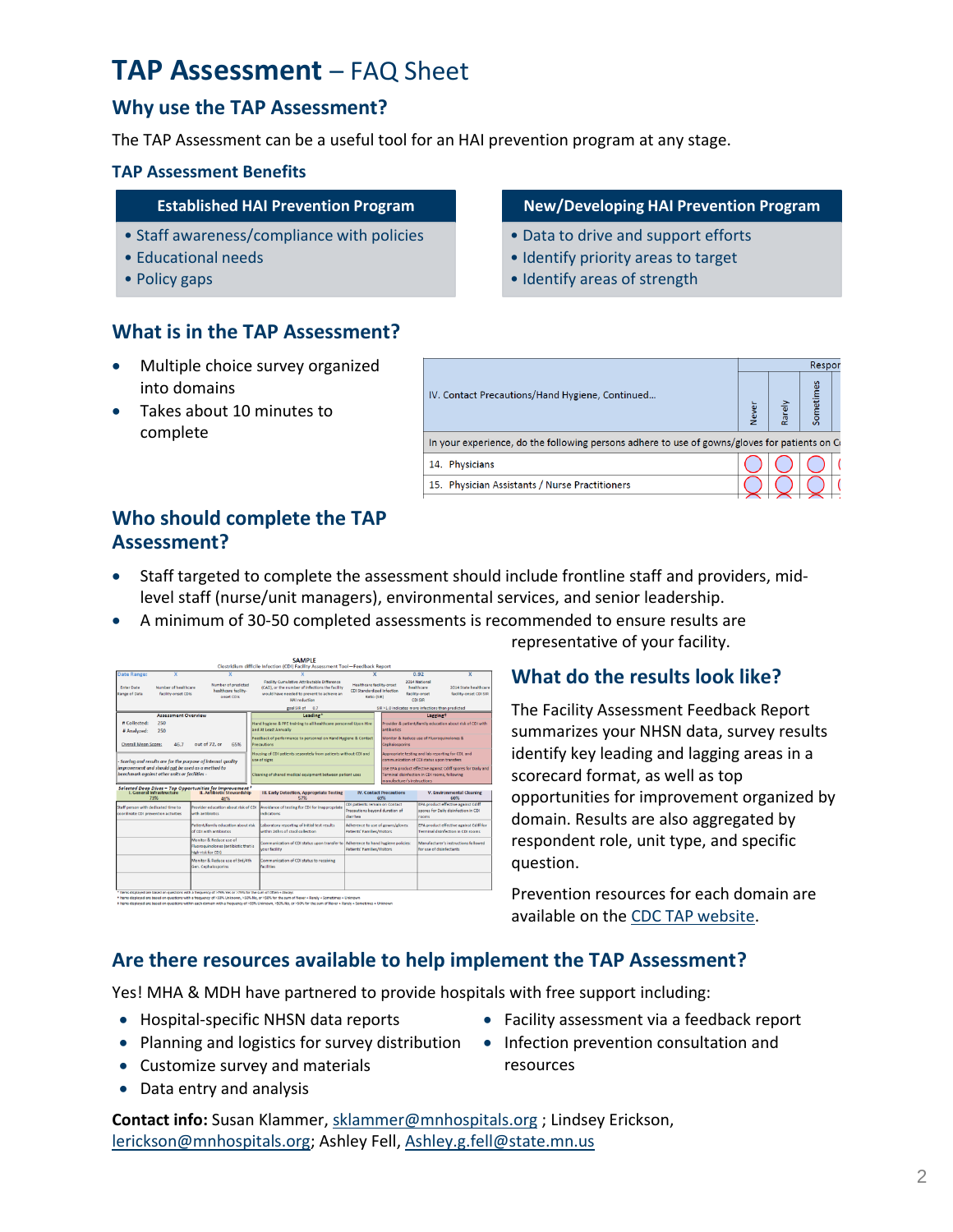# NATIONAL HEALTHCARE SAFETY NETWORK FACILITY TAP REPORTS - CDI

# <span id="page-2-0"></span>**Description**

CDC's Targeted Assessment for Prevention (TAP) strategy allows for the ranking of facilities and/or locations to identify and target those areas with the greatest need for improvement using a metric known as the Cumulative Attributable Difference (CAD). This is the number of infections that must be prevented to achieve a HAI reduction goal. TAP Reports can be generated within NHSN for CLABSI, CAUTI, and CDI LabID data. The ranking is established using the overall Hospital CAD (highest to lowest). TAP Reports can help to prioritize the facilities where the greatest prevention impact could be achieved.

This quick reference guide will describe how a facility can generate a TAP report for CDI LabID data within NHSN. It will also explain how to interpret the TAP report output for facility users. For more information about the TAP Strategy, please visit: [http://www.cdc.gov/hai/prevent/tap.html.](http://www.cdc.gov/hai/prevent/tap.html)

# Generate a CDI TAP Report

1. Select Analysis on the NHSN home screen. Then select "Reports" (formerly known as Output Options) from the dropdown menu that opens. Expand the "TAP Reports" folder. The TAP reports are organized by facility type. Expand the folder for the facility type relevant to your analysis to see the available TAP Report options.

| <b>NHSN Home</b>      |   | <b>NHSN Patient Safety (</b>                      |
|-----------------------|---|---------------------------------------------------|
| <b>Reporting Plan</b> |   |                                                   |
| Event                 |   |                                                   |
| Procedure             |   | Assurance of Confidentiality: The voluntarily     |
| Summary Data          |   | only for the purposes stated, and will not otherv |
| Surveys               |   |                                                   |
| Analysis              | ь | Get Adobe Acrobat R<br>Generate Data Sets         |
| <b>Users</b>          |   | <b>Reports</b>                                    |
| Group                 |   | Statistics Calculator                             |
| Tools                 |   |                                                   |
| Logout                |   |                                                   |



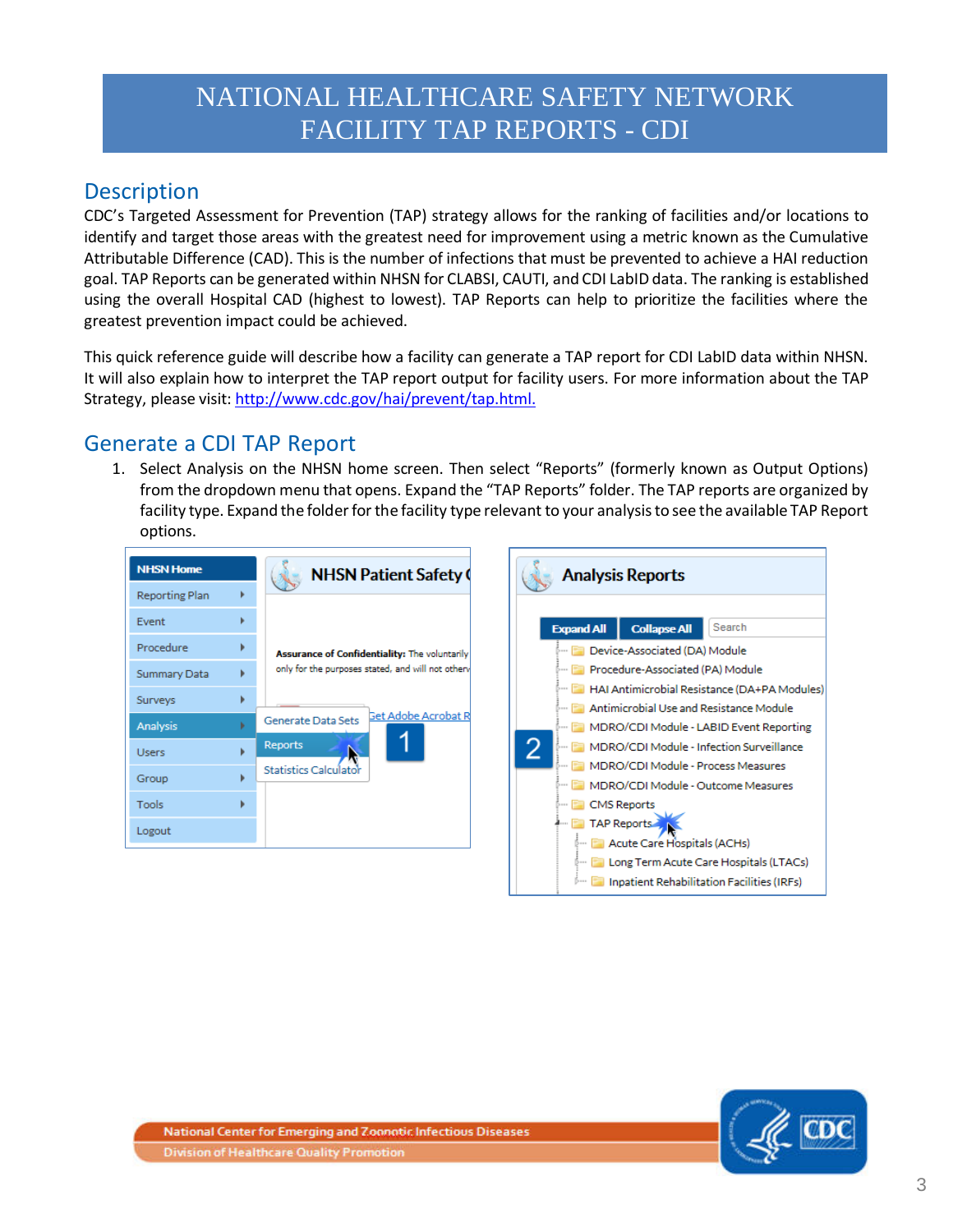# NATIONAL HEALTHCARE SAFETY NETWORK FACILITY TAP REPORTS - CDI

- 2. Choose to either Run or Modify an Acute Care Hospitals (ACH), Long Term Acute Care Hospitals (LTACs), or Inpatient Rehabilitation Facilities (IRFs) FACWIDEIN CDI LabID TAP Report. Please note: ACH TAP Reports contain both Acute Care and Critical Access Hospital (CAH) data, and exclude IRF unit data.
	- a. Click Run to create a TAP Report that is inclusive of all data reported to NHSN and available in the analysis datasets (e.g., all CDI LabID data from 2015 to present).
	- b. Click Modify to customize the TAP Report.
		- i. It is recommended that users check the box above Title/Format titled "Show descriptive variable names". Not only will this show more descriptive variable names while modifying a TAP report, it will also create more descriptive column headers in the tables created.



- ii. Use the Title/Format tab to change the name of the Report generated or to change the format (HTML, PDF, CSV, and RTF). TIP: If the format is changed to PDF or RTF, change the orientation of the report to Landscape in order to allow all columns to fit on a single page.
- iii. Use the Time Period tab to modify the date variable by months, quarters, half-years, or year (e.g., summaryYr 2015 to 2016).
- iv. Display Options. Choose the source value of the SIR goal. The SIR goal can be a custom/value or the user can use the HHS Goal or CDI National SIR. These are available in the source drop down menu. If a custom value is used, remember that the multiplier must  $be < 1$ .

Example TAP Report Output – CDI<br>The following table is an example of a CLABSI TAP report generated by an acute care hospital for the calendar year 2016. The footnotes provided with each table define the data that appear in the derived columns. Please see page 3 for an example interpretation of this table.

| National Healthcare Safety Network<br>TAP Report for FACWIDEIN CDI LabID data for Acute Care and Critical Access Hospitals (2015 Baseline)<br>Facilities Ranked by CAD 'Cumulative Attributable Difference' |                              |            |                 |                                                                                   |     |       |               |                                                              |                                                                  |                               |            |                    |
|-------------------------------------------------------------------------------------------------------------------------------------------------------------------------------------------------------------|------------------------------|------------|-----------------|-----------------------------------------------------------------------------------|-----|-------|---------------|--------------------------------------------------------------|------------------------------------------------------------------|-------------------------------|------------|--------------------|
| SIR Goal: HHS Goal = 0.7<br>As of February 16, 2017 at 2:00 PM<br>Date Range: BS2 CDI TAP summaryYr2016 to 2016                                                                                             |                              |            |                 |                                                                                   |     |       |               |                                                              |                                                                  |                               |            |                    |
| <b>Facility Org ID</b>                                                                                                                                                                                      | <b>Facility Name</b>         |            |                 | State Type of Facility Type of Affiliation Number of Beds Patient Days Prevalence |     |       | <b>COHCFA</b> | <b>CDIF Facility Incident</b><br><b>HO LabID Event Count</b> | <b>CDIF Facility Incident HO</b><br><b>LabID Number Expected</b> | <b>Facility</b><br><b>CAD</b> | <b>SIR</b> | <b>SIR</b><br>Test |
|                                                                                                                                                                                                             | 10000 DHQP Memorial Hospital | <b>IGA</b> | <b>HOSP-GEN</b> |                                                                                   | 354 | 60059 | 0.14          |                                                              | 55.034                                                           | 22.48                         | 1.108      |                    |

SIR is set to '.' when expected number of events is <1.0.

Facility Rank = Priority ranking for Targeted Assessment of Prevention by CAD in descending order COHCFA PREVALENCE RATE = Community-onset healthcare facility-associated CDI prevalence rate per 100 admissions

CAD = Observed - Expected\*SELECTED CAD MULTIPLIER

SIR TEST = 'SIG' means SIR > SIR Goal significantly

Data contained in this report were last generated on February 16, 2017 at 12:22 PM.

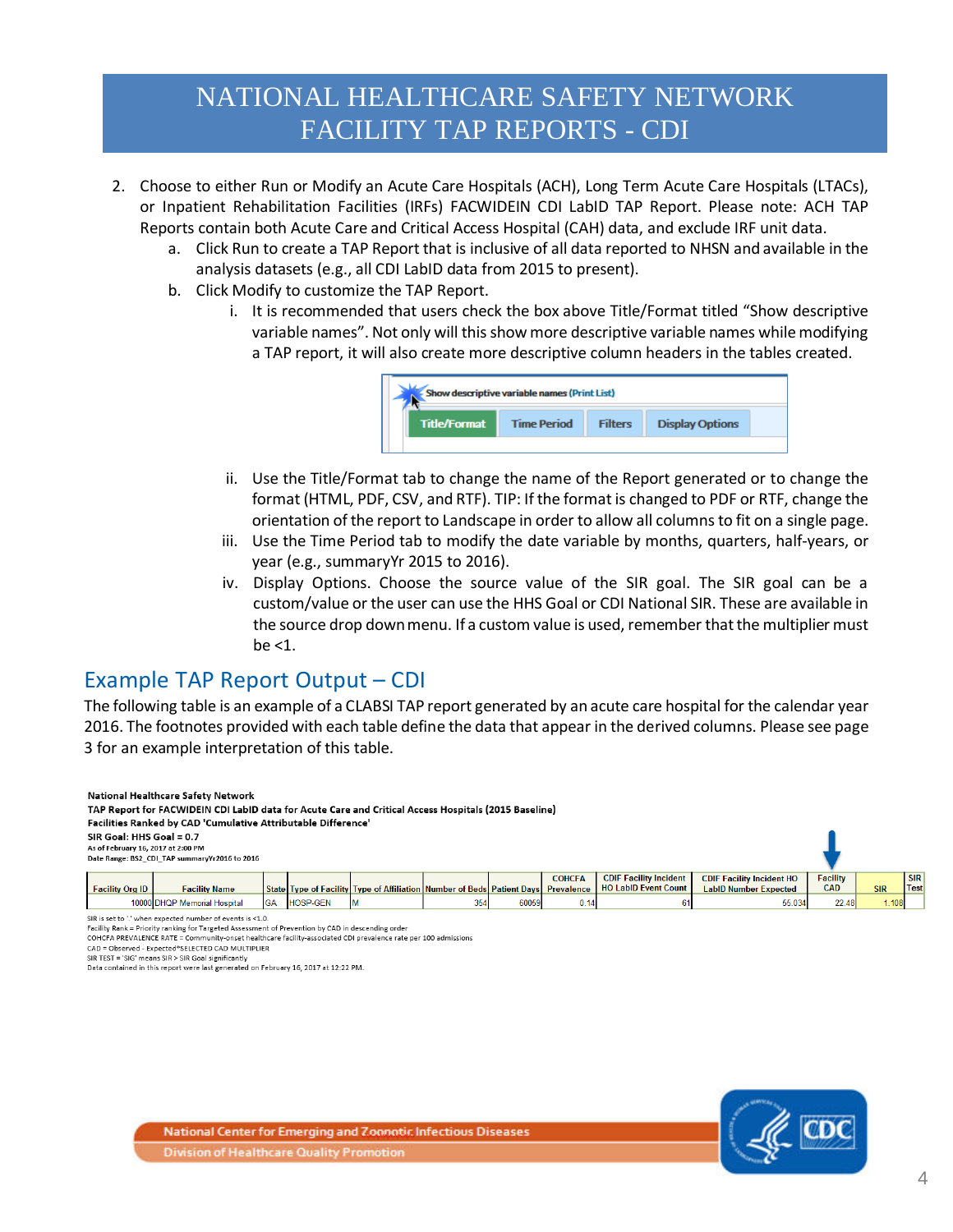# NATIONAL HEALTHCARE SAFETY NETWORK FACILITY TAP REPORTS - CDI

### Interpretation

- $\triangleright$  The header above each table describes what information has been included in the table. The second line of the header is a descriptive title for the table. The title names which hospital types are included in the report and what baselines data sets are used for the analysis. The third line of the header describes how the data has been arranged (i.e., Facilities Ranked by CAD). The fourth line displays the value for the SIR goal. For the TAP report in this example, HHS Goal = 0.7 was used as the SIR goal. Lastly, the final line of the header helps users find out more about the CDC TAP Strategy. For more information about the TAP strategy, please visit[: https://www.cdc.gov/hai/prevent/tap.html.](https://www.cdc.gov/hai/prevent/tap.html)
- $\triangleright$  The footnote for each table includes the rules for interpreting the data, meanings for abbreviation used in the table, pathogen names, and the date that the table was created. For example, footnote #5 states, "The SIR is set to '.' when predicted number of events is <1.0." This would be helpful to know if an SIR value is not given in the table. Additionally, the formula for calculating the CAD can also be found in the footnotes.
- $\triangleright$  Since CDI data are collected and analyzed at the inpatient, facility wide level, location specific information is not displayed in the table. Looking at the third to last column in the TAP report, we can see that this facility's CAD is 22.48 – this means that the facility had approximately 23 excess infection when compared to the number of infections that were predicted, when using an SIR Goal of 0.7.

### Addition Resources:

- The Five "W"s of the Targeted Assessment for Prevention (TAP) Strategy:
	- <http://www.cdc.gov/hai/prevent/tap.html>
- Introduction to NHSN Analysis: <http://www.cdc.gov/nhsn/PDFs/training/intro-AnalysisBasics-PSC.pdf>
- How to filter your data by time period: <http://www.cdc.gov/nhsn/PS-Analysis-resources/PDF/FilterTimePeriod.pdf>
- How to filter your data on additional criteria: <http://www.cdc.gov/nhsn/PS-Analysis-resources/PDF/SelectionCriteria.pdf>
- Analysis Quick Reference Guides: <http://www.cdc.gov/nhsn/PS-Analysis-resources/reference-guides.html>
- HHS Action Plan to Prevent Healthcare-associated Infections:<http://health.gov/hcq/prevent-hai.asp>
- HAI Progress Report: [http://www.cdc.gov/hai/surveillance/nhsn\\_nationalreports.html](http://www.cdc.gov/hai/surveillance/nhsn_nationalreports.html)

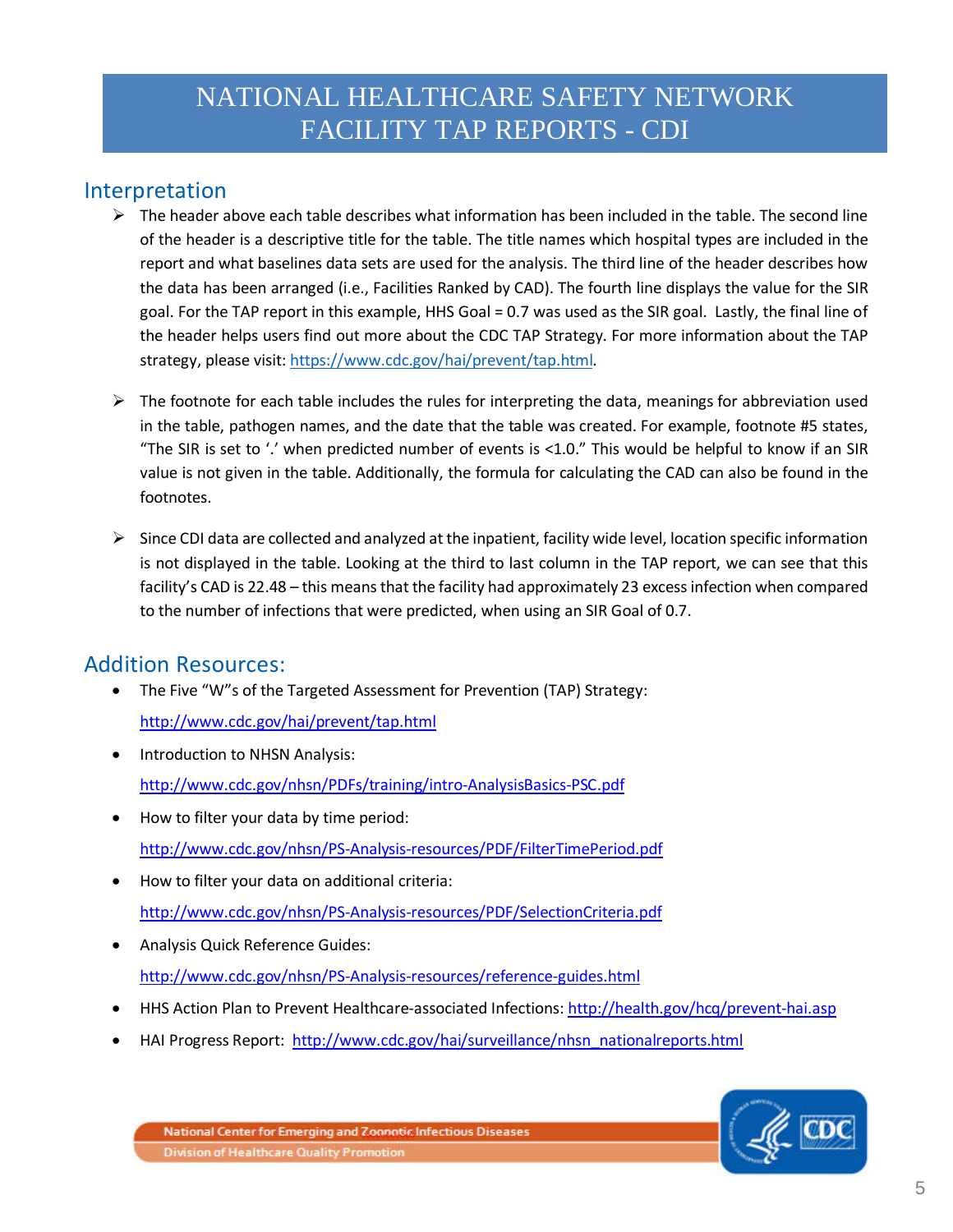### (Insert Facility Name) NHSN Data as of (insert date and range of NHSN data review)

<span id="page-5-0"></span>

| <b>HAI</b>                    | <b>Number of</b><br><b>Observed</b><br><b>Events</b> | Number of<br><b>Predicted</b><br><b>Events</b> | <b>SIR</b> | <b>National SIR Goal</b> | CAD <sup>*</sup> |
|-------------------------------|------------------------------------------------------|------------------------------------------------|------------|--------------------------|------------------|
| CDI (healthcare onset)        |                                                      |                                                |            |                          |                  |
| CAUTI (all locations)         |                                                      |                                                |            |                          |                  |
| <b>CLABSI</b> (all locations) |                                                      |                                                |            |                          |                  |

# **About the data**

How the standardized infection ratio (SIR) is calculated:<sup>1</sup>



How to interpret the SIR:

- An SIR **greater than 1.0** indicates that a hospital had **more infections than predicted**
- An SIR **less than 1.0** indicates that a hospital had **fewer infections than predicted**

Hospitals with an SIR greater than 1.0 should closely examine their efforts to reduce HAIs.

How the Cumulative Attributable Difference (CAD) is calculated:

For CAUTI and CLABSI:<sup>2</sup>

*Hospital-Level CAD*

 $\overline{a}$ 

*= Observed Infections ICU – (Expected Infections ICU \* SIR Threshold)*

*+ Observed Infections Ward – (Expected Infections Ward \* SIR Threshold)*

For *Clostridium difficile* Infection (CDI):<sup>3</sup>

```
CAD = Observed Infections – (Expected Infections * SIR Threshold)
```
How to interpret and use the CAD:

The CAD is the number of infections that need to be prevented in order to reach a targeted SIR threshold.

- A **positive** CAD indicates the number of infection above the targeted SIR threshold. This indicates areas for improvement.
- A **negative** CAD indicates the number of infection below the targeted SIR threshold.

 $1$  The expected, or predicted, number of infections is calculated using the Centers for Disease Control and Prevention's (CDC's) NHSN pooled national data. Risk factors included in the CDC's model to predict the number of infections include location type, location bed size, utilization, and medical school affiliation.

 $2$  The SIR threshold used for CAUTI was 0.75. The SIR threshold used for CLABSI was 0.50.

<sup>&</sup>lt;sup>3</sup> The SIR threshold used for CDI was 0.70.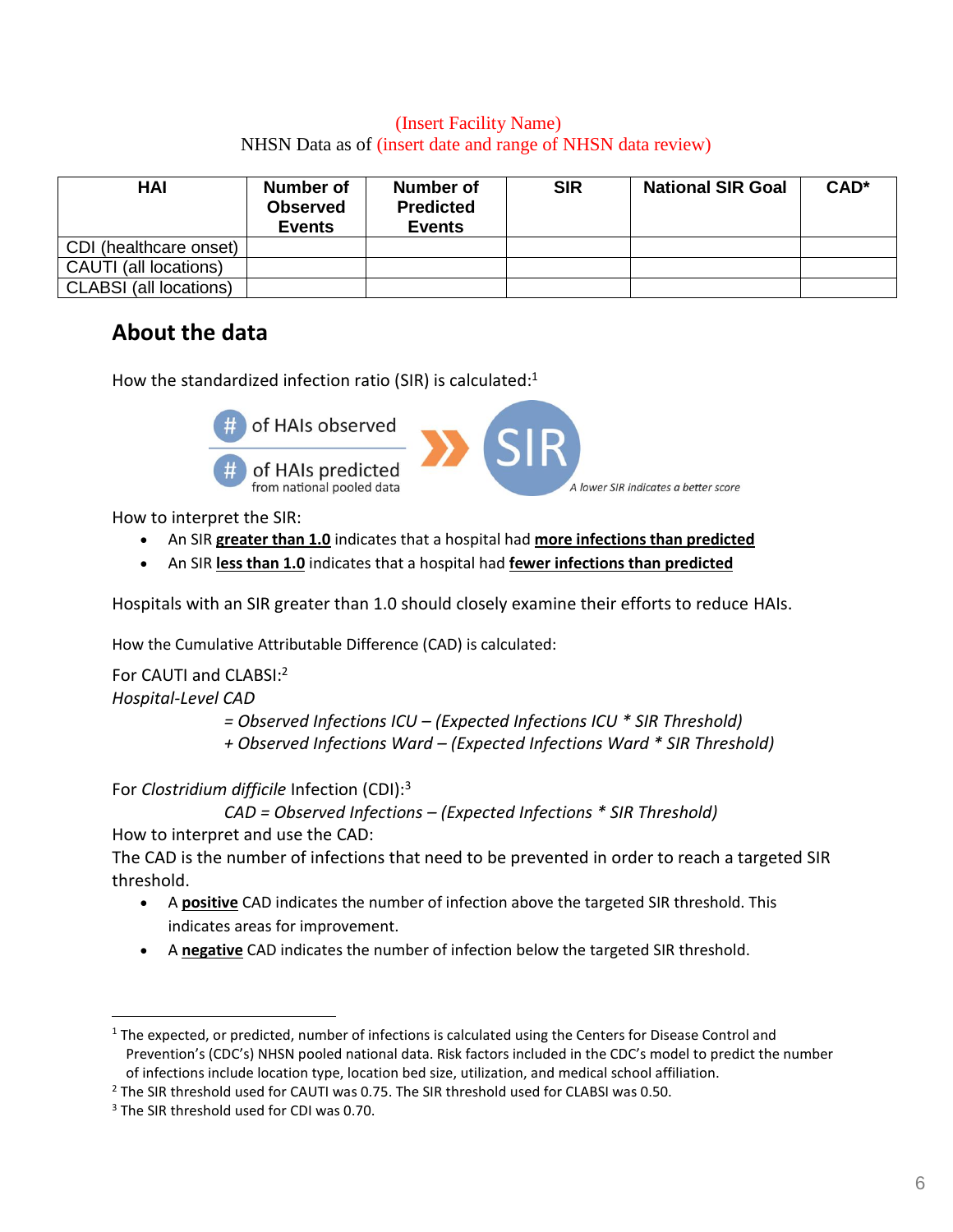### <span id="page-6-0"></span>**CDI TAP Assessment - Implementation Checklist**

Survey Distribution Plan

- Consider data from your TAP Report to target specific locations within your facility, if relevant.
- Distribution methods: Email fillable PDF, fillable PDF at computer station, email survey link, paper surveys

Create a plan below that includes staff from the following categories:

□ Frontline staff (e.g., Nurses, Certified Nurse Assistants, Physicians, Environmental Services, etc…)

□ Mid-level staff (e.g., Director of Infection Prevention, Unit/Nurse Managers)

□ Facility leadership (e.g., CEO, CMO, COO, Quality Director, etc...)

Overall survey start/end dates: \_\_\_\_\_\_\_\_\_\_ - \_\_\_\_\_\_\_\_\_\_\_\_\_

| Unit | Role | Shift | Target # | <b>Distribution Method</b> | <b>Distribution Time/Location</b> | <b>Point of Contact</b> |
|------|------|-------|----------|----------------------------|-----------------------------------|-------------------------|
|      |      |       |          |                            |                                   |                         |
|      |      |       |          |                            |                                   |                         |
|      |      |       |          |                            |                                   |                         |
|      |      |       |          |                            |                                   |                         |
|      |      |       |          |                            |                                   |                         |
|      |      |       |          |                            |                                   |                         |
|      |      |       |          |                            |                                   |                         |
|      |      |       |          |                            |                                   |                         |
|      |      |       |          |                            |                                   |                         |

□ Laboratory Practices Section (Completed by Clinical Lab Staff)

 $\Box$  Antibiotic Stewardship Practices Section (Completed by Antibiotic Stewardship Lead)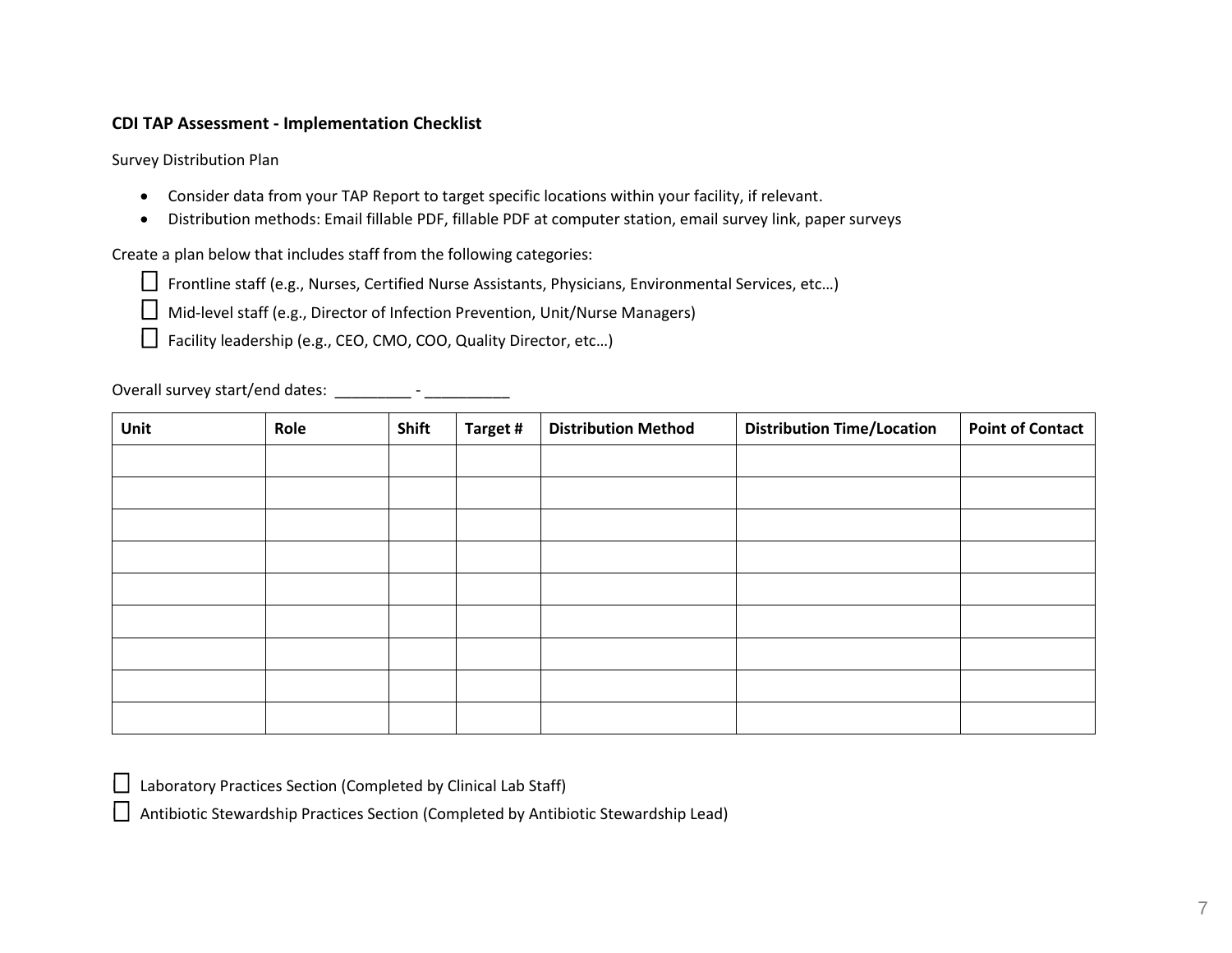# <span id="page-7-0"></span>Guidance for Administeringthe *Clostridium difficile* Infection (CDI) Targeted Assessment for Prevention (TAP) Facility Assessment Tool

The CDC CDI Targeted Assessment for Prevention (TAP) Facility Assessment is a survey tool that aims to capture awareness and perceptions among healthcare personnel related to CDI prevention policies and practices. It is encouraged to distribute the survey to a variety of healthcare personnel (frontline staff and providers, mid-level staff, and senior leadership). Additionally, there are focused surveys for laboratory and antimicrobial stewardship staff (one person responds for each of these surveys).

# CDI TAP assessment distribution process

1. Send a notification email to staff (*see 'template messages' below*).

A few days before sending/administering the survey, email staff a notification letter telling them about the upcoming survey and alerting them that they will soon receive an invitation to complete the survey. For staff that do not routinely use email, notify staff ahead of time in staff meetings or using other communication methods appropriate for those staff members.

- a. Decide who will send the initial email to staff about the upcoming survey consider a leadership role to highlight the importance of the survey.
- b. For emailed surveys: obtain an up-to-date list of staff email addresses.
- 2. Administer the survey

Note: An example of an introduction to include with the survey is below.

- a. Emailed surveys:
	- i. Send the survey invitation email a few days after sending the notification email.
	- ii. Include the link to the survey (or instructions for accessing the survey).
- b. Paper copy surveys:
	- i. Compile a list of information to help coordinate distributing the surveys. It is helpful to have a list of the following information for each unit/area of the hospital that will be participating in the survey (use the TAP Assessment Checklist Tool):
		- 1. Name of the unit/area of the hospital
		- 2. Point of contact (e.g., manager, supervisor) and contact information
		- 3. Target number of staff to survey
		- 4. Day(s) and time(s) of staff meetings/events [or other method] when the survey will be distributed
	- ii. Make copies of the survey and distribute to each unit/area of the hospital that will be participating in the survey.
	- iii. Determine how surveys will be returned (e.g., drop box or envelope at a specific location, inter-office mail, etc.)
		- 1. In messages to staff, assure staff that surveys will be securely stored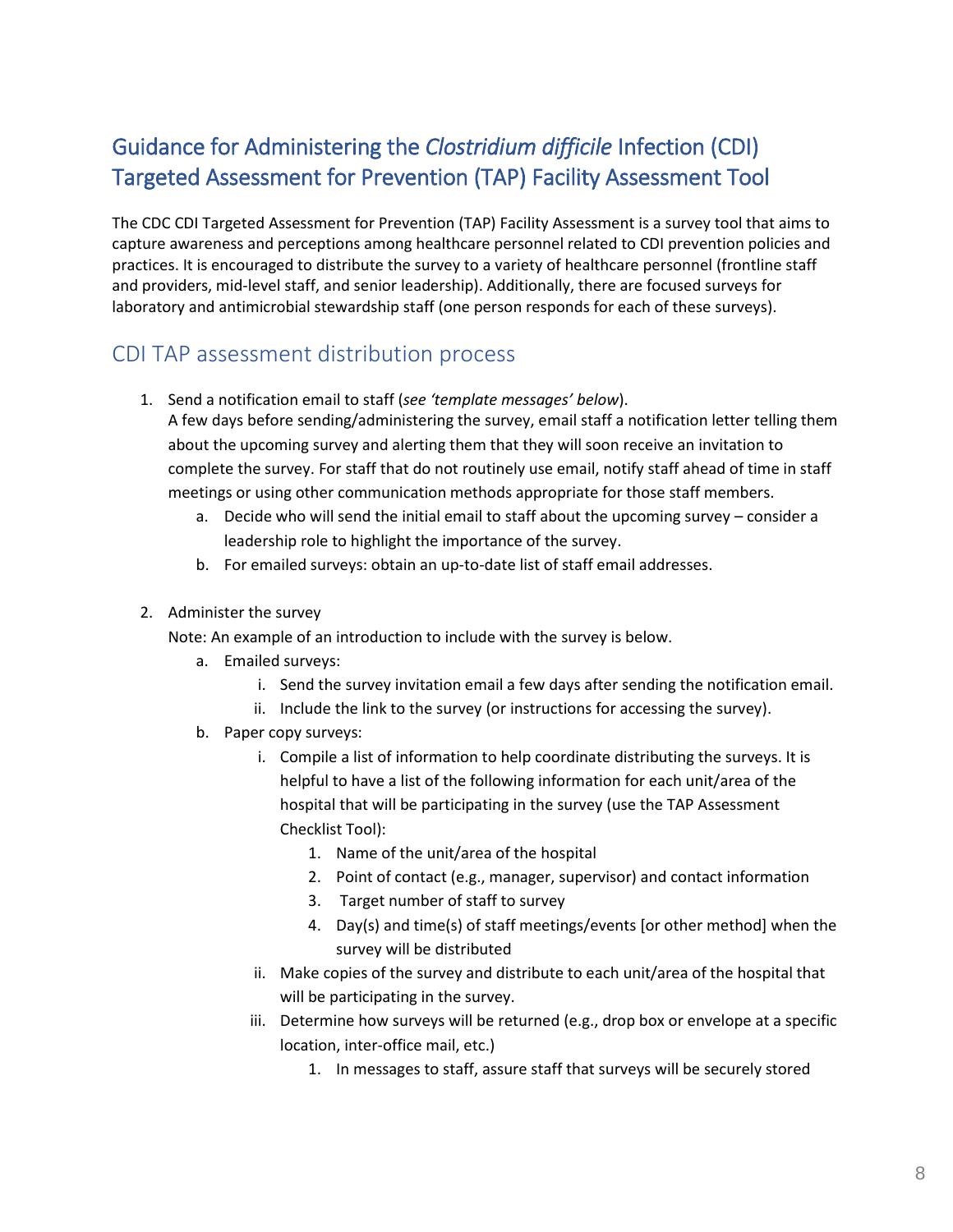- iv. Track the number of completed surveys returned for each unit/area to help with reminder messages.
- 3. Follow-up communications
	- Reminders should include the original message and instructions for accessing the survey.
		- a. One week after sending the survey invitation, send an email reminder one week after sending the survey invitation. In the message, thank those who have already completed the survey and encourage others to do so.
		- b. Two weeks after sending the survey invitation, send a second reminder.
		- c. Consider sending email reminders to boost response, as needed.

### Template message samples

### **Notification email**

Email staff a notification letter telling them about the upcoming survey and alerting them that they will soon receive an invitation to complete the survey [you can include more information, as desired, such as at a unit meeting, via email, etc.].

### [*paper copy version*]

As part of our hospital's efforts to better address patient safety, hospital staff are being asked to complete a survey about *Clostridium difficile* (or C. diff) prevention practices. Your participation is voluntary, but we encourage you to complete the survey to help us improve the way we do things at this hospital. It will take about 10 minutes to complete and can be completed during work time. Your individual responses will be kept anonymous. Only group responses, not individual responses, will be summarized.

You should receive the survey at your next unit meeting [*insert appropriate details*]. There is a drop box for surveys at [*insert location or include information about how to return surveys*]. You will have [*insert amount of time*] to complete the survey. If you have questions about the survey, please contact [*insert name, position/title, phone number, email address*].

Thank you in advance for considering responding to this survey. We appreciate your feedback as we strive to provide high-quality patient care and prevent infections in our hospital!

### [*email version*]

As part of our hospital's efforts to better address patient safety, hospital staff are being asked to complete a survey about *Clostridium difficile* (or C. diff) prevention practices. Your participation is voluntary, but we encourage you to complete the survey to help us improve the way we do things at this hospital. It will take about 10 minutes to complete and can be completed during work time. Your individual responses will be kept anonymous. Only group responses, not individual responses, will be summarized.

In a few days, you should receive an email from [*insert person's name and position/title*] with the survey link. You will have [*insert amount of time*] to complete the survey. If you have questions about the survey, please contact [*insert name, position/title, phone number, email address*].